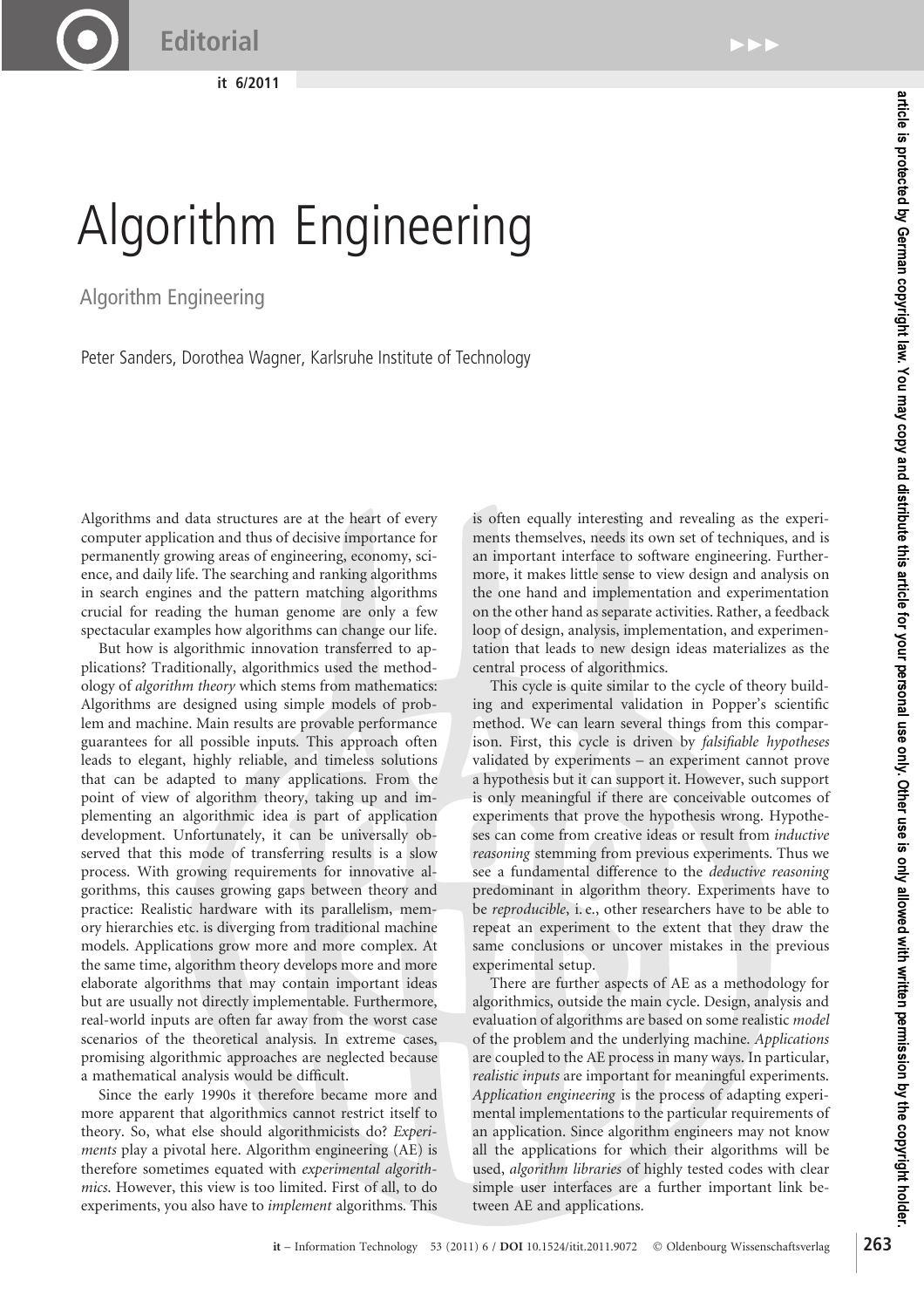

<span id="page-1-0"></span>Figure 1 Algorithm engineering as a cycle of design, analysis, implementation, and experimental evaluation driven by falsifiable hypotheses.

Figure [1](#page-1-0) summarizes the resulting schema for AE as a methodology for algorithmics. The articles in this special issue have been selected to exemplify the key activity areas in this diagram. Some of them come from participants in the DFG priority program on algorithm engineering [\(http://www.algorithm-engineering.de/\)](http://www.algorithm-engineering.de/) which has greatly strengthened AE research in Germany.

Bader, Ediger, and Kang discuss the challenges coming from realistic *machine models*: ever increasing parallelism, deep memory hierarchies, heterogeneous architectures, and the need to adapt every single performance critical application because the free lunch of ever increasing clock speeds is over.

*Real time scheduling* used to be an area with important practical applications but considerable gaps to theory. Eisenbrand et al. report on the solution of a scheduling problem arising in the avionics industry where current state-of-the-art approaches to tackle the problem are by far not powerful enough to solve instances of real-world size. Using the AE paradigm they analyzed the mathematical properties of the scheduling problem and *designed* sophisticated solution methods based on the structural insights. The result is a model that outperforms current state-of-the-art approaches by several orders of magnitude and solves industrial size real-world instances to optimality.

Manthey and Röglin show how AE can imply interesting new challenges for algorithm analysis beyond traditional worst case analysis. They give two interesting examples how *smoothed analysis* can fathom the gap between worst case (which is often too pessimistic) and plain average case analysis (which is usually unrealistic). A knapsack algorithm that takes exponential time in the worst case becomes efficient in this model. Similarly, smoothed analysis explains why a well known local search algorithm for a facility location problem works well in practice.

The article on *certifying algorithms* by Mehlhorn et al. explains an effective way to ensure correct results of algorithm *implementations*. The idea is to check each returned result for correctness using a simple checker. It then suffices to test or perhaps verify the checker. Making checking fast implies interesting algorithmic questions when checking is aided by *certificates* of correctness computed by the main algorithm.

Delling, Goldberg and Werneck report on techniques for fast *route planning* that have developed into a show piece of AE in the last years – leading to exact route computation in continental size road networks within less than a microsecond. *Experiments* play a pivotal role here because real world networks have special properties like a pronounced hierarchy that enormously simplify the problem compared to the worst case. They also give an example, where closing the AE cycle and going back to theory gives additional insights and motivates further improved algorithms.

The last article by Möhring illustrates the differences in methodology of algorithm engineering in a lab environment and in real world *applications*. The article selects two applications – a project on improving the routing of automated guided vehicles in a container terminal and a project on improving the coating of coils in a steel company. The author shows the different aspects of a close interaction and collaboration with industrial partners. In particular, he gives some insight into his experiences with "playing this game" and how it can lead to great and unexpected scientific results.

Peter Jame

*Prof. Dr. Peter Sanders*

Var /h í

*Prof. Dr. Dorothea Wagner*

Received: July 20, 2011



**Prof. Dr. rer. nat. Peter Sanders** received his Ph.D. in computer science from Universität Karlsruhe, Germany in 1996. After 7 years at the Max-Planck-Institute for Informatics in Saarbrücken he returned to Karlsruhe as a full professor in 2004. In 2004 he was also awarded the Alcatel SEL Research Prize. He has more than 150 publications, mostly on algorithm for large data sets. This includes parallel algorithms, memory hierarchies, graph algorithms (route planning, graph partitioning etc.), randomized algorithms, full text indices, etc.

Address: Karlsruhe Institute of Technology, Am Fasanengarten 5, 76137 Karlsruhe, Germany